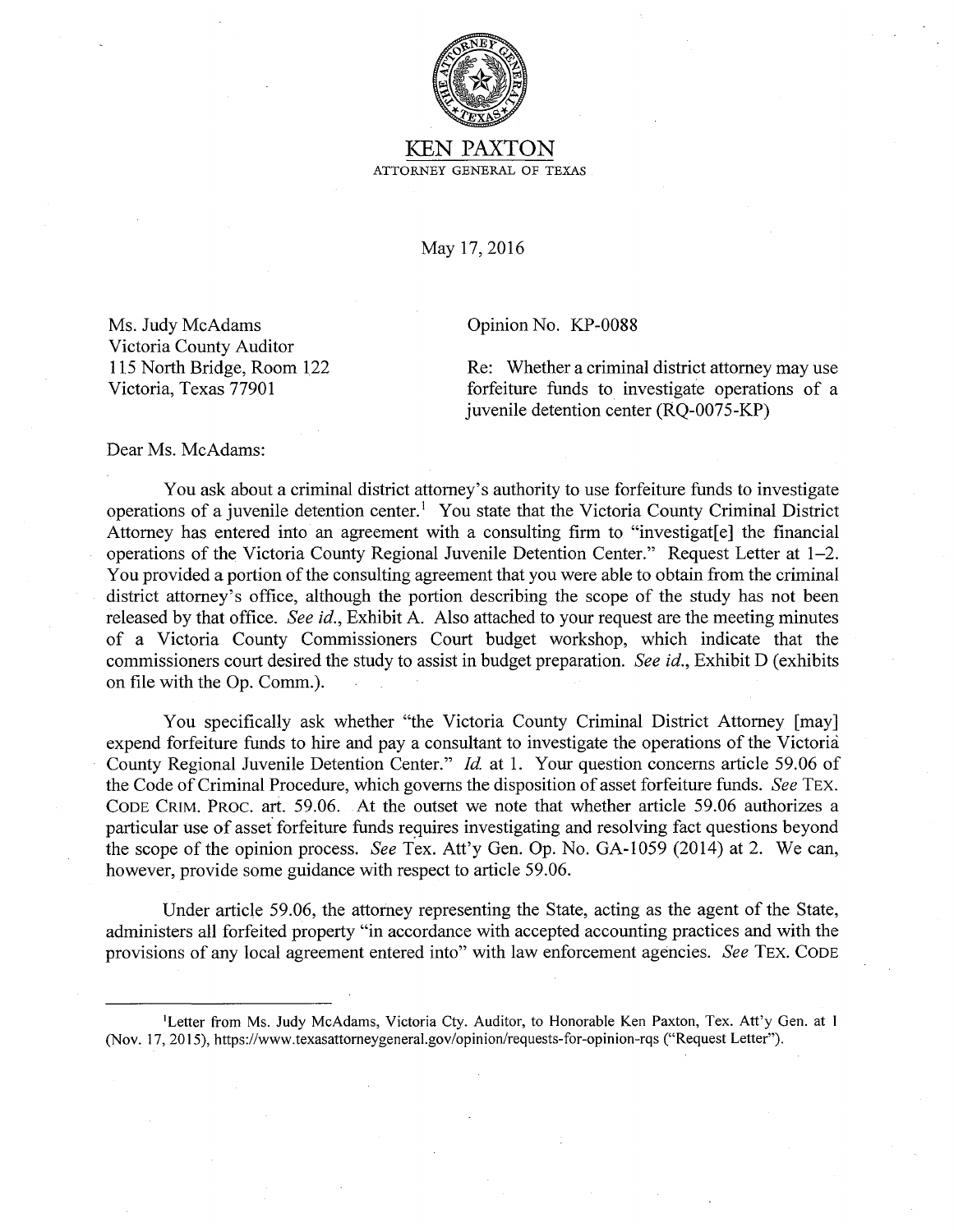CRIM. PROC. art. 59.06(a). <sup>2</sup> Under such a local agreement, the attorney representing the State must deposit forfeiture proceeds, after certain deductions for costs, into one or more of four special funds. *Id.* art. 59.06(c). Pertinent here, one of the funds is "for the benefit of the office of the attorney representing the state, to be used by the attorney *solely for the official purposes of his office.*" *Id.* art. 59.06(c)(1) (emphasis added).

As you note, in 2008 this office determined that article 59.06 did not authorize a district attorney to use asset forfeiture funds to purchase or lease a juvenile detention facility for the county. Tex. Att'y Gen. Op. No. GA-0613 (2008) at 9; *see* Request Letter at 2. To give meaning to the term "official purposes," the opinion reviewed the constitutional and statutory provisions pertaining to the district attorney, ultimately determining that providing a juvenile detention facility was not an official purpose of that office. Tex. Att'y Gen. Op. No. GA-0613 (2008) at 7-8.

After the opinion issued in 2008, the Legislature added subpart (d-4) to article 59.06 to further define an official purpose of the office of an attorney representing the State:

> ( d-4) Except as otherwise provided by this article, an expenditure of proceeds or property received under this chapter is considered to be for an official purpose of an attorney's office if the expenditure is made for an activity of an attorney or office of an attorney representing the state that relates to the preservation, enforcement, or administration of the laws of this state ....

Act of May 9, 2013, 83d Leg., R.S., ch. 157, § 1, 2013 Tex. Gen. Laws 595, 596 (codified at TEX. CODE CRIM. PROC. art. 59.06(d-4)).<sup>3</sup> Subpart (d-4) provides a nonexclusive list of examples of expenditures that are considered to be for an official purpose of a State attorney's office, such as expenditures for equipment, supplies, travel expenses, training expenses, investigative costs, crime prevention and treatment programs, facility costs, legal fees, and professional. association fees. TEX. CODE CRIM. PROC. art.  $59.06(d-4)(1)-(9)$ . Thus, article  $59.06(d-4)$  authorizes only expenditures that are used solely for an activity of an attorney or office of an attorney representing

TEX. CODE CRIM. PROC. art. 59.06(d-2)(1)-(3).

*<sup>2</sup> See* TEX. CODE CRIM. PROC. art. 59.01(1) (defining "attorney representing the state" as "the prosecutor with felony jurisdiction in the county in which a forfeiture proceeding is held"); TEX. GOV'T CODE  $\S$  44.335(a)-(b) (providing that the "criminal district attorney of Victoria County ... shall exclusively represent the state in all criminal matters" in the courts of the county and "has all the powers, duties, and privileges in Victoria County that are conferred by law on county and district attorneys in the various counties and districts").

<sup>&</sup>lt;sup>3</sup> Article 59.06 specifies another official purpose of a prosecuting attorney:

<sup>[</sup>A]n attorney representing the state may use as an official purpose of the  $\dots$ attorney proceeds or property received under this chapter to make a donation to an entity that assists in: (1) the detection, investigation or prosecution of ... criminal offenses; or ... instances of abuse ...; (2) the provision of ... mental health, drug, or rehabilitation services; or ... services for victims or witnesses of criminal offenses or instances of abuse ... ; or (3) the provision of training or education related to duties or services described by Subdivision (I) or (2).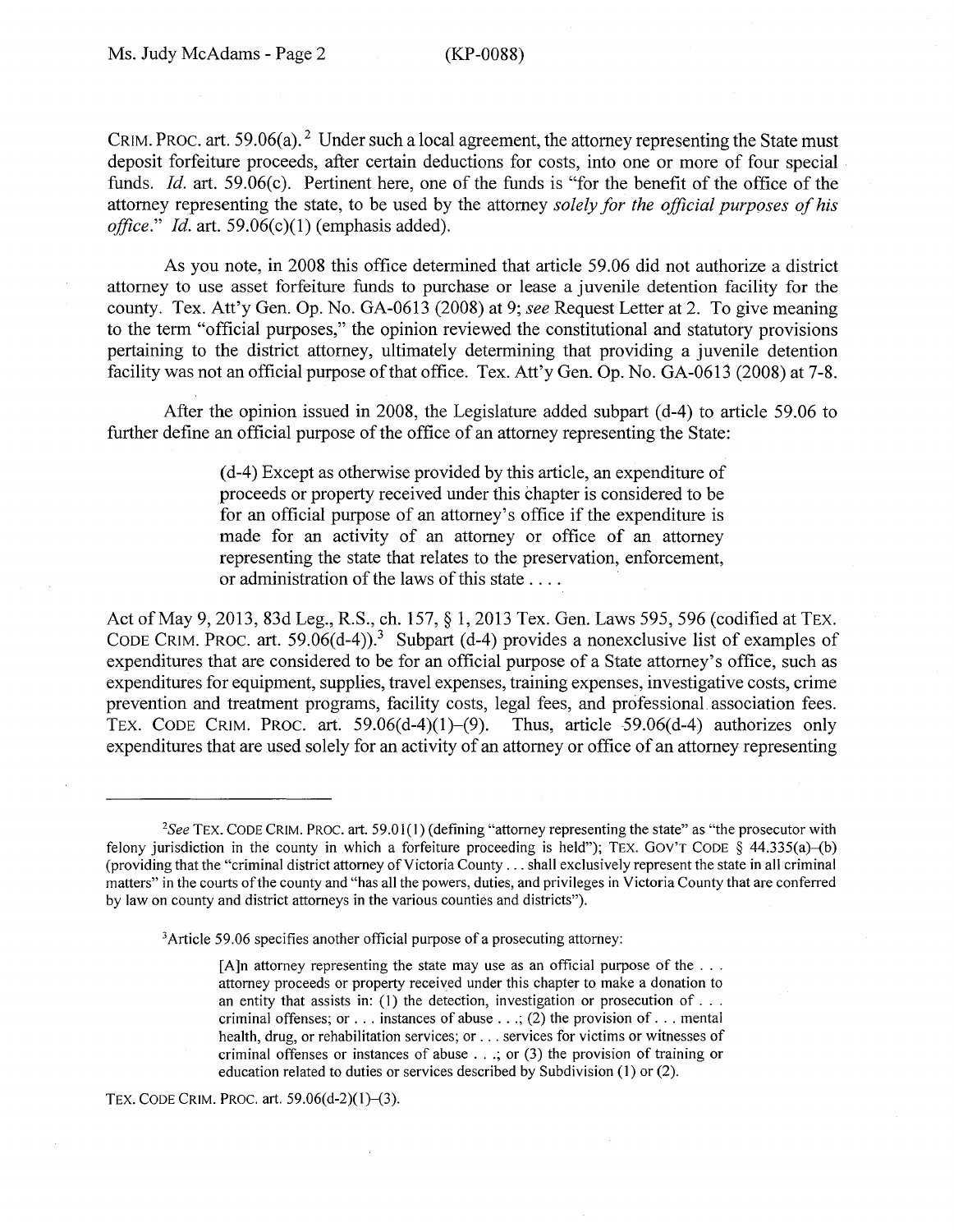the State that relates to the preservation, enforcement, or administration of the laws of this State. Tex. Att'y Gen. Op. No. GA-1059 (2014) at 2-3.

Whether the Victoria County Criminal District Attorney's expenditure of forfeiture funds for a consultant to investigate the operations of a juvenile detention center is authorized under article 59.06 will first require an investigation into and determination of the particular facts, such as the specific purpose of the study, the functions and operations of the juvenile detention center, and their connection, if any, to the particular duties and functions performed by that district attorney's office. Investigating and determining these fact questions is outside the purview of an attorney general opinion. *See id.* at 2 (stating that "whether article 59.06 authorizes a particular use of asset forfeiture funds requires investigating and resolving fact questions beyond the scope of the opinion process"). Instead, such determinations must be made in the first instance by the attorney representing the State, subject to judicial review. *See* TEX. CODE CRIM. PROC. art. 59.06(a) (providing that "all forfeited property shall be administered by the attorney representing the state"). Accordingly, we may advise only that an attorney representing the State may expend forfeiture funds to investigate a juvenile detention center to the extent that the expenditure qualifies as being for an official purpose of the attorney's office under article 59.06.